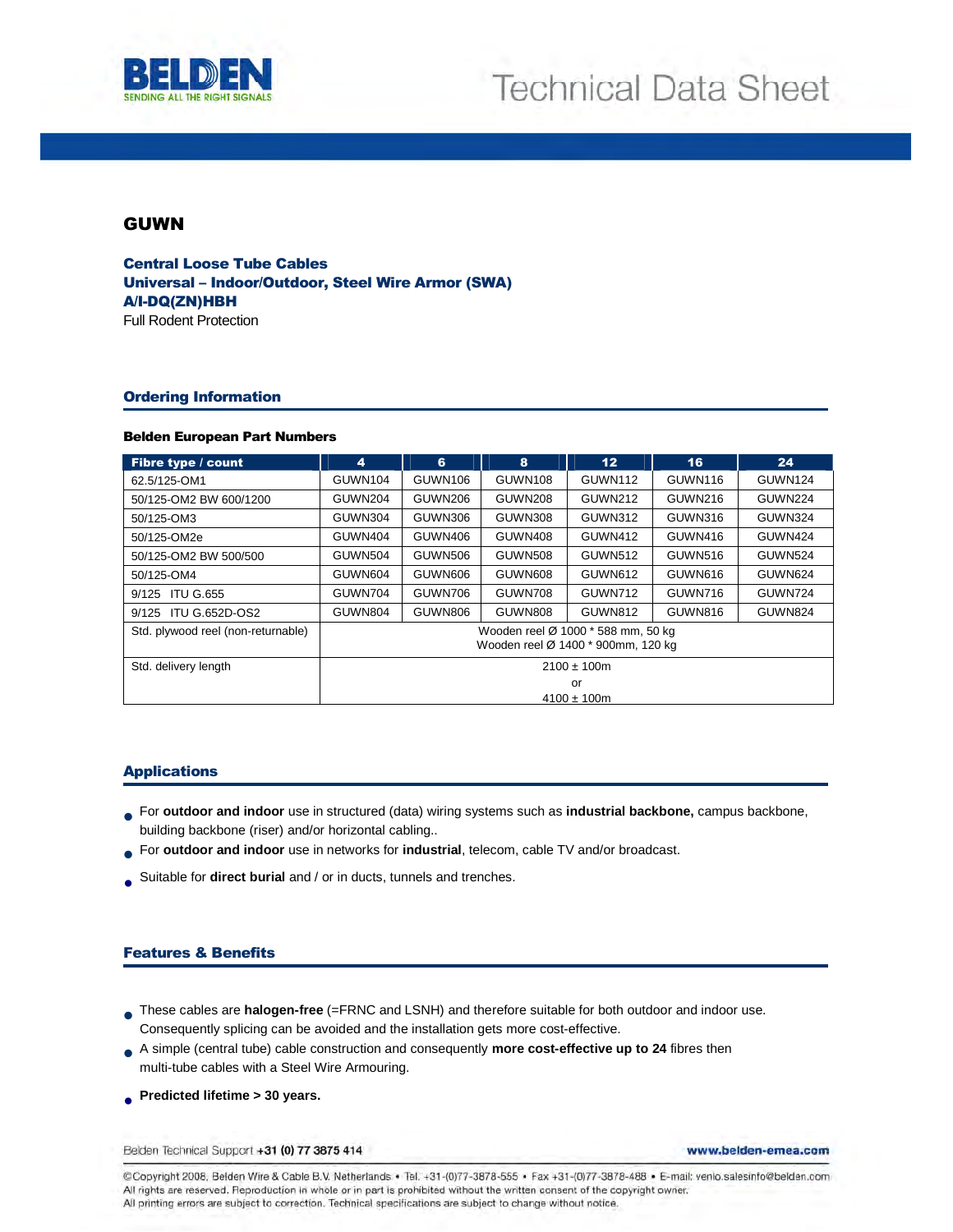

#### Construction & Dimensions





**Cable Specifications** (construction in accordance with IEC 60794)

- 1. Primary coated optical fibres:  $\varnothing$  250 ± 15 um.
- 2. Central tube, jelly filled **(non-dripping and silicon-free)** with **up to 24 fibres.**  Individually colour coded optical fibres: 1 – 12: red – natural – yellow – blue – green – violet – brown – black – orange - turquoise – pink and white.

13 – 24: red – natural – yellow – blue – green – violet – brown – grey – orange – turquoise – pink and white with rings.

- 3. Swellable yarns as strength members and for the **longitudinal watertightness.**
- 4. Halogen-free inner jacket.
- 5. Steel Wire Armouring (SWA): helical stranded galvanized steel wires of Ø 0.6 mm
- 6. Black halogen-free (FRNC/LSNH) outer jacket. Identification: BELDEN OFC – "cable type" – number x type of fibre + date-, meter- and P/N marking.

#### Mechanical Data

| <b>No. of fibres</b>           | <b>Max. 24</b> |
|--------------------------------|----------------|
| Ø Central tube (mm)            | 3.2            |
| Ø Inner jacket, nom./max. (mm) | 5.8/6.1        |
| Ø Outer jacket, nom./max. (mm) | 9.6 / 9.9      |
| Energy of flame (kJ/m)         | 1509           |
| Weight (kg/km)                 | 237            |

Belden Technical Support +31 (0) 77 3875 414

www.belden-emea.com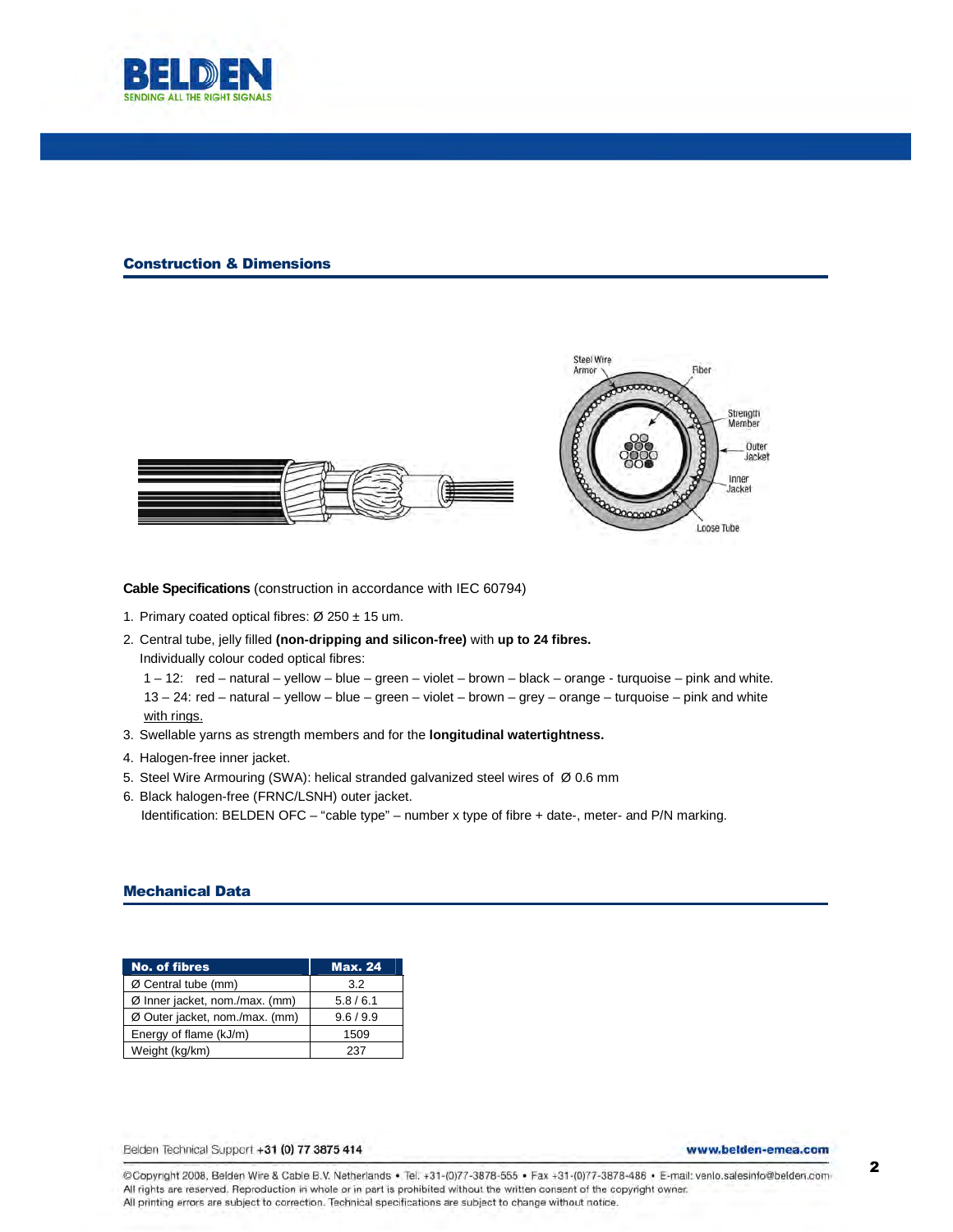

### Optical Characteristics

**Characteristics (cabled) Single-Mode – Matched-Cladded optical fibres according to ITU.** 

| <b>European</b><br>Partnumber<br>Coding,<br><b>Position 5</b> | <b>Fibre-Type</b>      | Mode-<br><b>Field</b><br>/Cladding<br><b>Diameter</b><br>$(\mathsf{um})$ | Wave-<br>length<br>(nm) | <b>Attenuation</b><br>average/<br>max.<br>(dB/km) | <b>Dispersion</b><br>$(ps/(nm-km))$ | <b>PMD</b><br>(ps/km) | <b>Cable</b><br><b>Cut-off</b><br><b>Wave-</b><br>length<br>(nm) |
|---------------------------------------------------------------|------------------------|--------------------------------------------------------------------------|-------------------------|---------------------------------------------------|-------------------------------------|-----------------------|------------------------------------------------------------------|
| 8                                                             | 9/125<br>G.652D<br>OS2 | $9.2 \pm 0.4$<br>$125 \pm 0.7$                                           | 1310<br>1550            | 0.32 / 0.40<br>0.21 / 0.30                        | $\leq 3.5$<br>$\leq 18$             | $\leq 0.2$            | $\leq 1260$                                                      |
|                                                               | 9/125<br>G.655         | $8.4 \pm 0.6$<br>$125 \pm 1$                                             | 1550                    | 0.25/0.30                                         | $3.5 - 8.5$                         | $< 0.1^{\text{A}}$    | $\leq 1260$                                                      |

Note A- Link design value

### **Characteristics (cabled) Multi-Mode Graded-Index optical fibres according to IEC 60793**

| <b>European</b><br><b>Partnumber</b><br>Coding,<br><b>Position 5</b> | Fibre-<br><b>Type</b> | <b>Mode-Field</b><br><b>Diameter</b> | <b>Wave-</b><br>length<br>(um)<br>(nm) | <b>Attenuati</b><br>on<br>average/<br>max.<br>(db/km) | <b>Bandwidt</b><br>h.<br>(MHz•km) | <b>Ethernet</b><br><b>Performance</b><br>(m) |                  | Num.<br>Apert.<br>$(\mu m)$ | Refr.<br><b>Index</b> |
|----------------------------------------------------------------------|-----------------------|--------------------------------------|----------------------------------------|-------------------------------------------------------|-----------------------------------|----------------------------------------------|------------------|-----------------------------|-----------------------|
|                                                                      |                       |                                      |                                        |                                                       |                                   | 1GBE                                         | 10<br><b>GBE</b> |                             |                       |
| 1                                                                    | 62.5/125              | $62.5 \pm 2.5$                       | 850                                    | 2.7/3.2                                               | $\geq 200$                        | 275                                          | 33               | $0.275 \pm$                 | 1.495                 |
|                                                                      | OM <sub>1</sub>       | $125 \pm 1$                          | 1300                                   | 0.6 / 1.1                                             | $\geq 600$                        | 550                                          | n.a.             | 0.015                       | 1.490                 |
| 5                                                                    | 50/125                | $50 \pm 2.5$                         | 850                                    | 2.4/3.0                                               | $\geq 500$                        | 600                                          | 82               | $0.20 \pm$                  | 1.481                 |
|                                                                      | OM <sub>2</sub>       | $125 \pm 1$                          | 1300                                   | 0.7/1.0                                               | $\geq 500$                        | 600                                          | n.a.             | 0.015                       | 1.476                 |
| $\mathbf{2}$                                                         | 50/125                | $50 \pm 2.5$                         | 850                                    | 2.3/2.8                                               | $\geq 600$                        | 600                                          | 82               | $0.20 \pm$                  | 1.481                 |
|                                                                      | OM <sub>2</sub>       | $125 \pm 1$                          | 1300                                   | 0.6/0.9                                               | $\geq 1200$                       | 600                                          | n.a.             | 0.015                       | 1.476                 |
| 4                                                                    | 50/125                | $50 \pm 2.5$                         | 850                                    | 2,3/2,8                                               | $\geq 600$                        | 750                                          | 110              | $0.20 \pm$                  | 1,481                 |
|                                                                      | OM <sub>2e</sub>      | $125 \pm 1$                          | 1300                                   | 0.6/0.9                                               | $\geq 1200$                       | 2000                                         | na               | 0.015                       | 1,476                 |
| 3                                                                    | 50/125                | $50 \pm 2.5$                         | 850                                    | 2.5/3.0                                               | $\geq 1500$                       | 900                                          | 300              | $0.20 \pm$                  | 1.482                 |
|                                                                      | OM <sub>3</sub>       | $125 \pm 1$                          | 1300                                   | 0.5/1.0                                               | $\geq 500$                        | 550                                          | n.a.             | 0.015                       | 1.477                 |
| 6                                                                    | 50/125                | $50 \pm 2.5$                         | 850                                    | 2.5/3.0                                               | $\geq 6000$                       | 900                                          | 550              | $0.20 \pm$                  | 1.482                 |
|                                                                      | OM <sub>4</sub>       | $125 \pm 1$                          | 1300                                   | 0.5/1.0                                               | $\geq 500$                        | 550                                          | n.a.             | 0.015                       | 1.477                 |

**A test report (attenuation) is supplied with each delivery.** 

Belden Technical Support +31 (0) 77 3875 414

www.belden-emea.com

3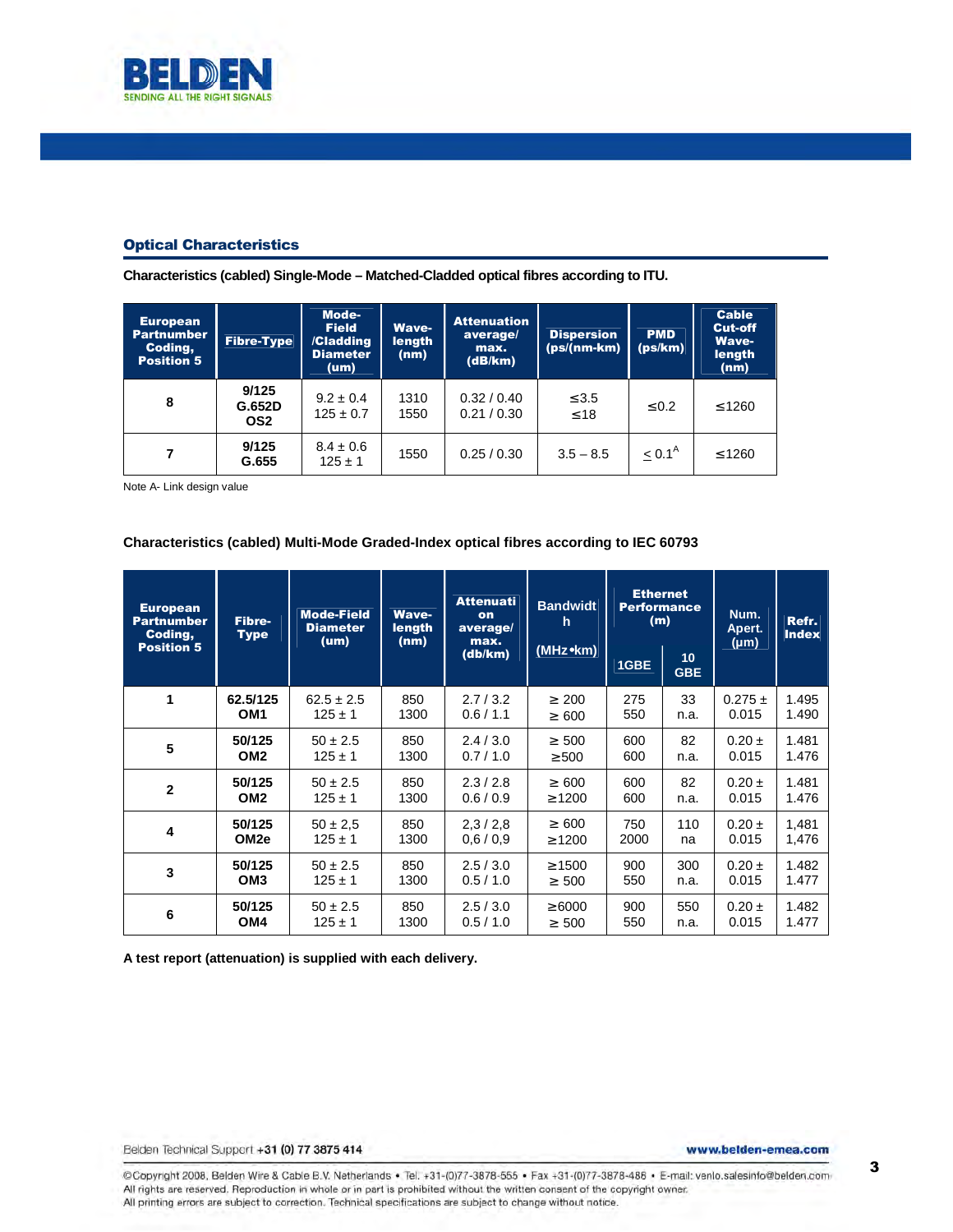

# Mechanical, Physical and/or Environmental Characteristics

| <b>Requirements</b>                             |                                                                       |                                   |  |  |  |  |  |  |  |
|-------------------------------------------------|-----------------------------------------------------------------------|-----------------------------------|--|--|--|--|--|--|--|
| Temperature range according to IEC 60794-1-2-F1 |                                                                       |                                   |  |  |  |  |  |  |  |
|                                                 | $-30$ to $+70$ °C                                                     |                                   |  |  |  |  |  |  |  |
|                                                 | Installation                                                          | $-5$ to $+50$ °C.                 |  |  |  |  |  |  |  |
|                                                 | Operation                                                             | $-30$ to $+70$ °C                 |  |  |  |  |  |  |  |
| <b>Pulling tension</b>                          | according to IEC 60794-1-2-E1                                         |                                   |  |  |  |  |  |  |  |
|                                                 | Long term                                                             | $\leq 700$ N                      |  |  |  |  |  |  |  |
|                                                 | Short term                                                            | ≤1500 $N$                         |  |  |  |  |  |  |  |
|                                                 | Bending radii for fibres and tubes                                    |                                   |  |  |  |  |  |  |  |
|                                                 | $>25$ mm                                                              |                                   |  |  |  |  |  |  |  |
|                                                 | Watertightness (core + inner jacket)<br>according to IEC 60794-1-2-F5 | Yes                               |  |  |  |  |  |  |  |
| Crush resistance according to IEC 60794-1-2-E3  | ≤ 30000 N/m                                                           |                                   |  |  |  |  |  |  |  |
| Bending radii cable                             |                                                                       |                                   |  |  |  |  |  |  |  |
|                                                 | Static according to IEC 60794-1-2-E11                                 | $10 \times \emptyset$             |  |  |  |  |  |  |  |
|                                                 | Dynamic according to IEC 60794-1-2-E6                                 | $15 \times \emptyset$             |  |  |  |  |  |  |  |
| Flame retardancy according to                   |                                                                       |                                   |  |  |  |  |  |  |  |
|                                                 | IEC 60332-1 (EN 50265-2-1)                                            | Pass                              |  |  |  |  |  |  |  |
| Halogen-free                                    | according to IEC 60754-2 (EN 50267-2-2)                               |                                   |  |  |  |  |  |  |  |
|                                                 | Corrosivity                                                           | $pH \geq 3.5 - \mu S/cm \leq 100$ |  |  |  |  |  |  |  |

# Guide to installation and handling

- When laying and installing optical fibre cables it is **vitally important not to exceed the specified values** set for pulling tension, bending radii and temperature. The installation methods have to be in accordance with the common standards.
- To ease insertion into tubes by means of compressed air or pulling wire, certified lubricants (e.g. paraffin) may be used. The use of soap or similar substances as lubricants is strictly prohibited.
- The jelly filling inside the tubes can be removed using a tissue soaked in turpentine.
- It is advisable to cap the cable-ends during storage.

## **Options**

**Non-standard cable constructions**, colours, details and/or additional information regarding specifications are<br>available on request available on request.

Belden Technical Support +31 (0) 77 3875 414

www.belden-emea.com